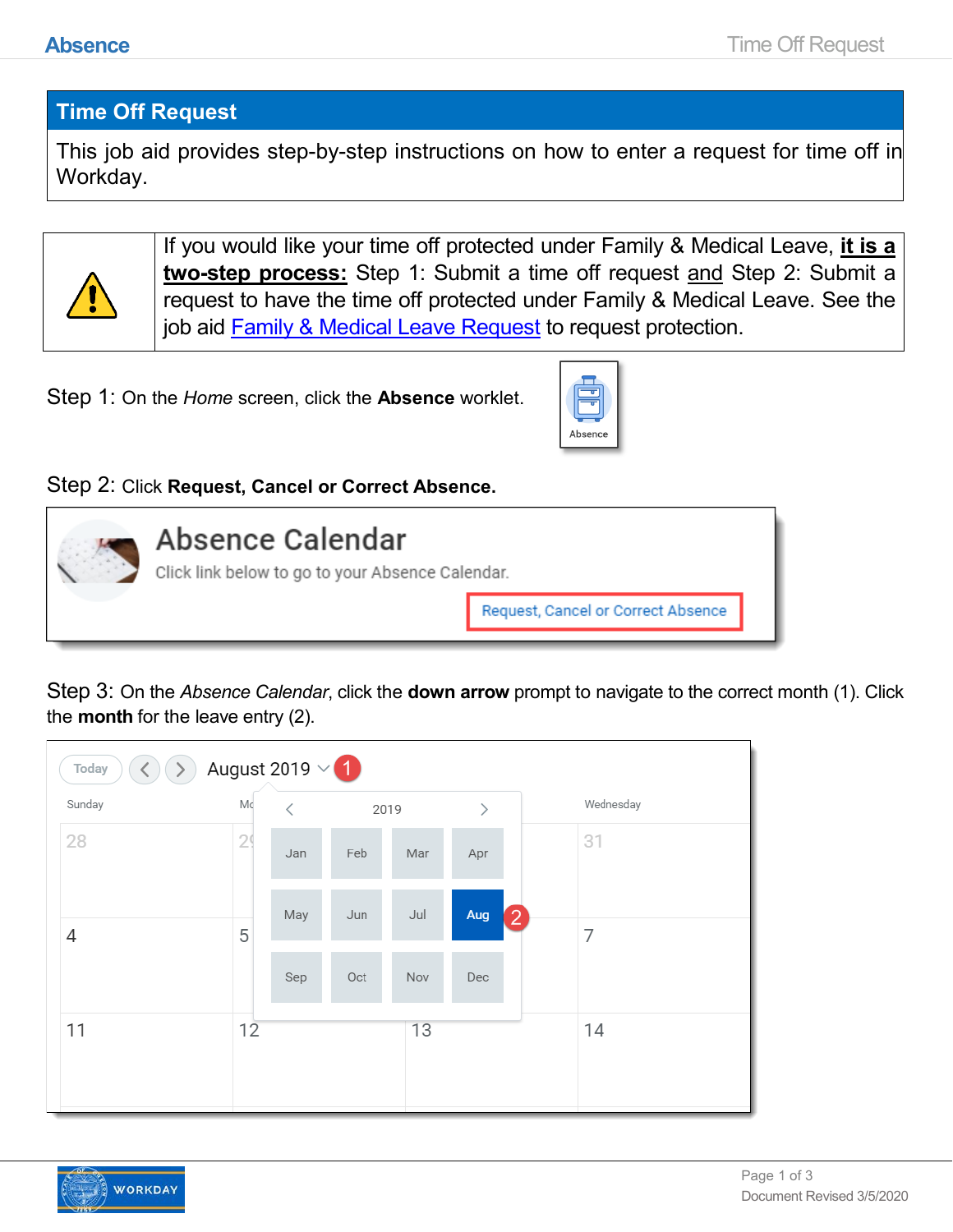Step 4: Click on the **calendar dates** to select the day(s) for the absence (1). Selected days will turn dark blue. Click **Request Absence** to continue (2). Regularly scheduled days off should not be selected, as this would result in requesting time off on days you are not scheduled to work.

| <b>Balances</b>                                                                                            | $\mathbb{Q}$<br>August 2019 $\vee$<br>Today |        |         |                |                  |                |          |
|------------------------------------------------------------------------------------------------------------|---------------------------------------------|--------|---------|----------------|------------------|----------------|----------|
| 08/08/2019 日<br>Balance as of                                                                              | Sunday                                      | Monday | Tuesday | Wednesday      | Thursday         | Friday         | Saturday |
| Per Plan                                                                                                   | 28                                          | 29     | 30      | 31             | $\mathbf{1}$     | $\overline{2}$ | 3        |
| Compensatory Time<br>Human Resource Analyst 1<br>135.13 Hours                                              |                                             |        |         |                |                  |                |          |
| Family & Medical Leave / FMLA - Hours<br>495.64 Hours                                                      | $\overline{4}$                              | 5      | 6       | $\overline{7}$ | 8                | $\mathcal{Q}$  | 10       |
| Family & Medical Leave / FMLA -<br>Military Caregiver<br>1,073,88 Hours<br>Family & Medical Leave / FMLA - | 11                                          | 12     | 13      | 14             | 15               | 16             | 17       |
| Parental Leave<br>495.64 Hours<br>Family & Medical Leave / OFLA -<br>Bereavement                           | 18                                          | 19     | 20      | 21             | 22<br>$\bigcirc$ | 23             | 24       |
| 82.61 Hours<br>Family & Medical Leave / OFLA - Hours                                                       | 25                                          | 26     | 27      | 28             | 29               | 30             | 31       |
| 495.64 Hours                                                                                               |                                             |        |         |                |                  |                |          |
| Family & Medical Leave / OFLA - Military                                                                   |                                             |        |         |                |                  |                |          |
| 2<br>3 Days - Request Absence                                                                              |                                             |        |         |                |                  |                |          |



**Deselecting Dates**: Depending on your work schedule, weekends may need to be deselected. To avoid requesting time off on your regularly scheduled days off, click on the date to deselect it.

Step 5: From the *Select Absence Type* menu, click the menu prompt to select the absence **Type** (1). From the *Position* menu prompt, select your base position (2) Note: if you only have one position this will auto populate. Click **Next** (3).

| <b>Select Absence Type</b> |                                                                                |  |  |  |  |  |  |
|----------------------------|--------------------------------------------------------------------------------|--|--|--|--|--|--|
| When                       | Thursday, August 22, 2019 - Friday, August 23, 2019<br>Monday, August 26, 2019 |  |  |  |  |  |  |
| Type<br>*                  | 這<br>X Vacation                                                                |  |  |  |  |  |  |
| Position $\star$           | X Human Resource<br>$\overline{\phantom{a}}$<br>Analyst 1                      |  |  |  |  |  |  |
| З<br>Cancel<br><b>Next</b> |                                                                                |  |  |  |  |  |  |